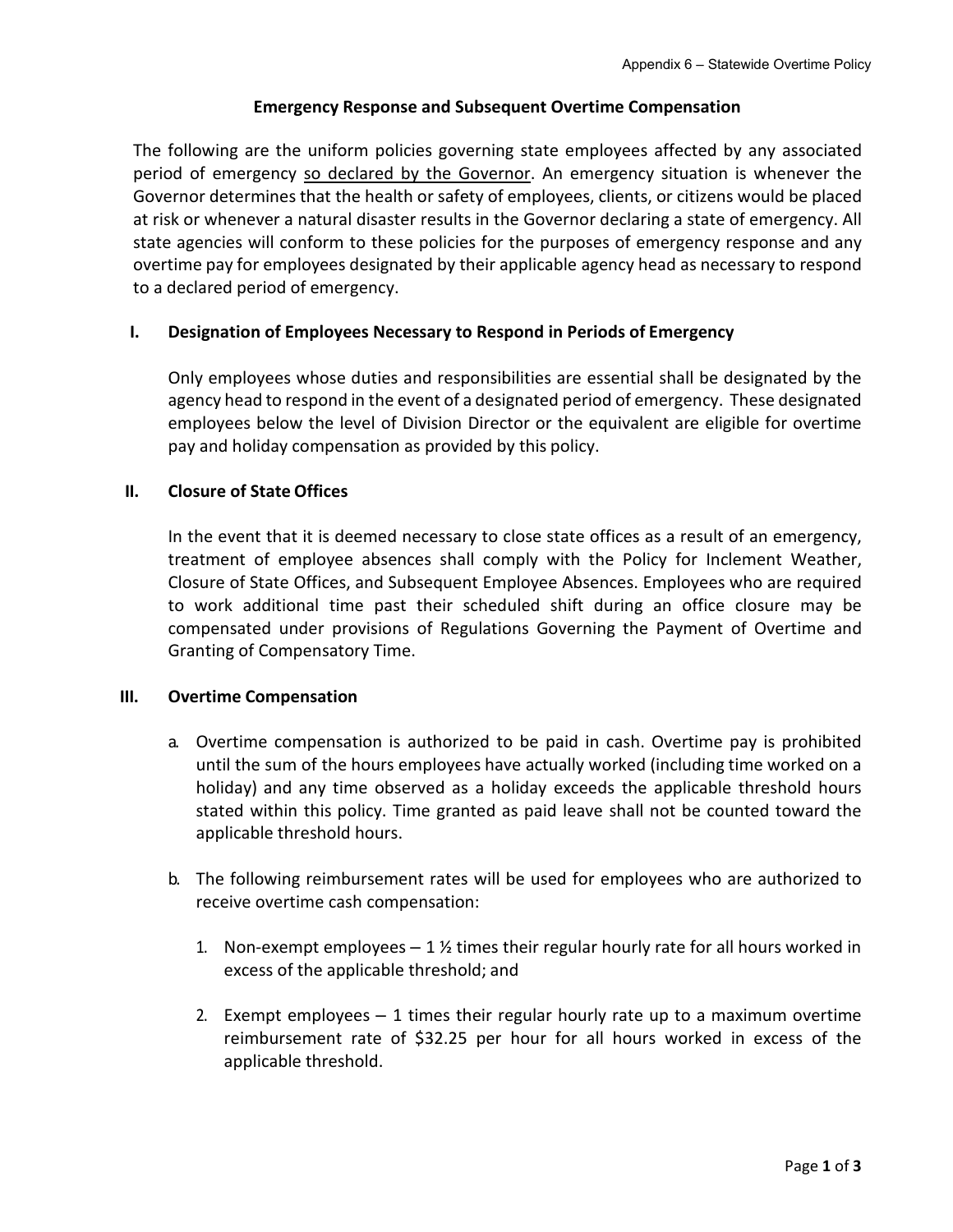c. Fundsforovertimepaymentsshouldbecoveredbyagencies' existingpersonalservices budget or other funding resources. If agencies have extensive overtime payments incurred during this period and all resources have been exhausted, agencies may request additional funds through customary budget processes.

#### **IV. Designation of Work Period, Calculation of Overtime, and Applicable Thresholds**

a. Law Enforcement and Fire Protection Personnel

For purposes of this policy, the work period will be defined as that work period authorized in current agency policy. The maximum number of allowable hours in work periods of varying lengths before overtime compensation must be made is as follows:

| <b>Work Period</b> | <b>Maximum Hours</b> |                 |
|--------------------|----------------------|-----------------|
| (days)             | <b>Fire</b>          | Law Enforcement |
| 28                 | 212                  | 171             |
| 27                 | 204                  | 165             |
| 26                 | 197                  | 159             |
| 25                 | 189                  | 153             |
| 24                 | 182                  | 147             |
| 23                 | 174                  | 140             |
| 22                 | 167                  | 134             |
| 21                 | 159                  | 128             |
| 20                 | 151                  | 122             |
| 19                 | 144                  | 116             |
| 18                 | 136                  | 110             |
| 17                 | 129                  | 104             |
| 16                 | 121                  | 98              |
| 15                 | 114                  | 92              |
| 14                 | 106                  | 86              |
| 13                 | 98                   | 79              |
| 12                 | 91                   | 73              |
| 11                 | 83                   | 67              |
| 10                 | 76                   | 61              |
| 9                  | 68                   | 55              |
| 8                  | 61                   | 49              |
| $\overline{7}$     | 53                   | 43              |

# b. All Other State Personnel

For purposes of calculating overtime, the work period shall be seven days. Employees must work 40 hoursin a seven-day work period before receiving overtime compensation.